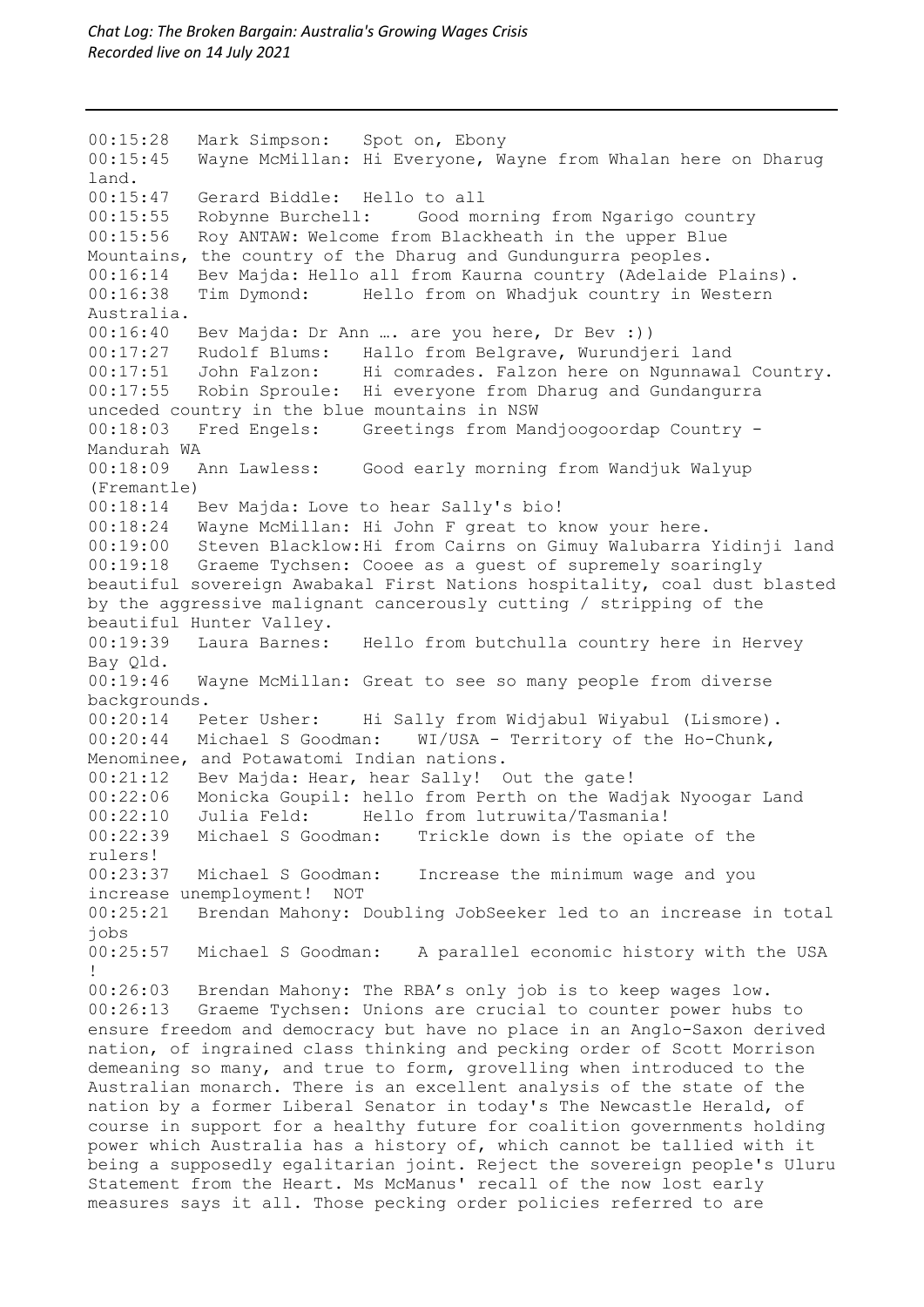promoted by both coalition and ALP, the latter never really spelling out of what Australia should be, in terms of its erroneously claimed fairness. 00:26:31 Eric Svendsen: Good morning from Bunurong country 00:27:24 David Towson: Bujari gamarruwa from the land of the Biddegal people of the Eora Nation. Dave (IEUA) 00:27:46 Gregory Olsen: Greetings from the NSW Southern Highlands on Gundungurra land, never ceded.  $\bigcirc$ 00:27:52 Jim Stanford: The data show a very clear change in the wage trend after 2013: falling from 3.5-4.5% per year, to just 2% … for 8 years straight now. : (<br>00:28:57 Michael S Goodman: 1945-73 was a period of wide economic expansion, but it was an aberration. since ca. '73 workers' wages have stagnated and unions have weakened, especially in the private SECTOR. 00:29:01 Brendan Mahony: The APS wage freeze says it all about Government wage policy 00:29:06 Graeme Tychsen: As a valuable Australian it should not turn on your livelihood but being an Australian. All should be above the dignity level. Not enough care anymore Ms McManus.<br>00:30:03 Gregory Olsen: What we need to Gregory Olsen: What we need to increase the minimum wage is a non-compulsory Federal Job Guarantee with a \$25/h wage, free training, superannuation and full conditions!  $\bigcirc$ 00:30:25 Graeme Tychsen: Covid has actually shown there is an indispensable role for government in ensuring a wholeness of society. 00:31:05 Andrew Holliday:Most of the western world, following the GFC + covid has fallen out of love with the neo-con con. A century ago Australia was at the front of the pack, in terms of economic wealth per capita, social values, and the application of democratic principles; we're now at the back, and likely to be the last to wake up to the new reality.<br>00:31:06 Michael S Goodman: tHE great dEPRESSION TAUGHT A SIMILAR LESSON. 00:31:44 Gregory Olsen: The policy settings that have entrenched the gig economy is criminal!  $\Omega$ 00:32:21 Jane O'Sullivan:When you take into account the rising level of educational qualification in the Australian workforce, wages have been going backwards even more strongly. Graduates average much lower wages now than they did 20 years ago. Many of them are doing unskilled work and lowering wages of the unskilled. 00:32:25 Graeme Tychsen: In terms of all being Australians that outlaws "the bid end of town" that Mr Shorten used. Michael that is another example that society does not run itself. 00:32:29 Gregory Olsen: The under/unemployment rate is well over 12%.  $\odot$ 00:33:12 Michael S Goodman: University education is no longer a cure-all for economic success. 00:33:36 Michael Bradley:What about excluding Unis from jobkeeper? 00:33:38 Michael S Goodman: A trend that mirrors the USA. 00:33:39 Annie Nielsen: Phil Bradley - on Burramattagal Darug Land and casuals and the under-employed and unemployed have suffered even more!<br> $00:34:07$ Jason Schultz: industrial laws need to change for wages to increase 00:34:19 Graeme Tychsen: Yes Gregory, society and the economy does not run itself. All humankind activity requires running and managing but under especially Anglo-Saxon culture those who make to "the top" are to be allowed free reign.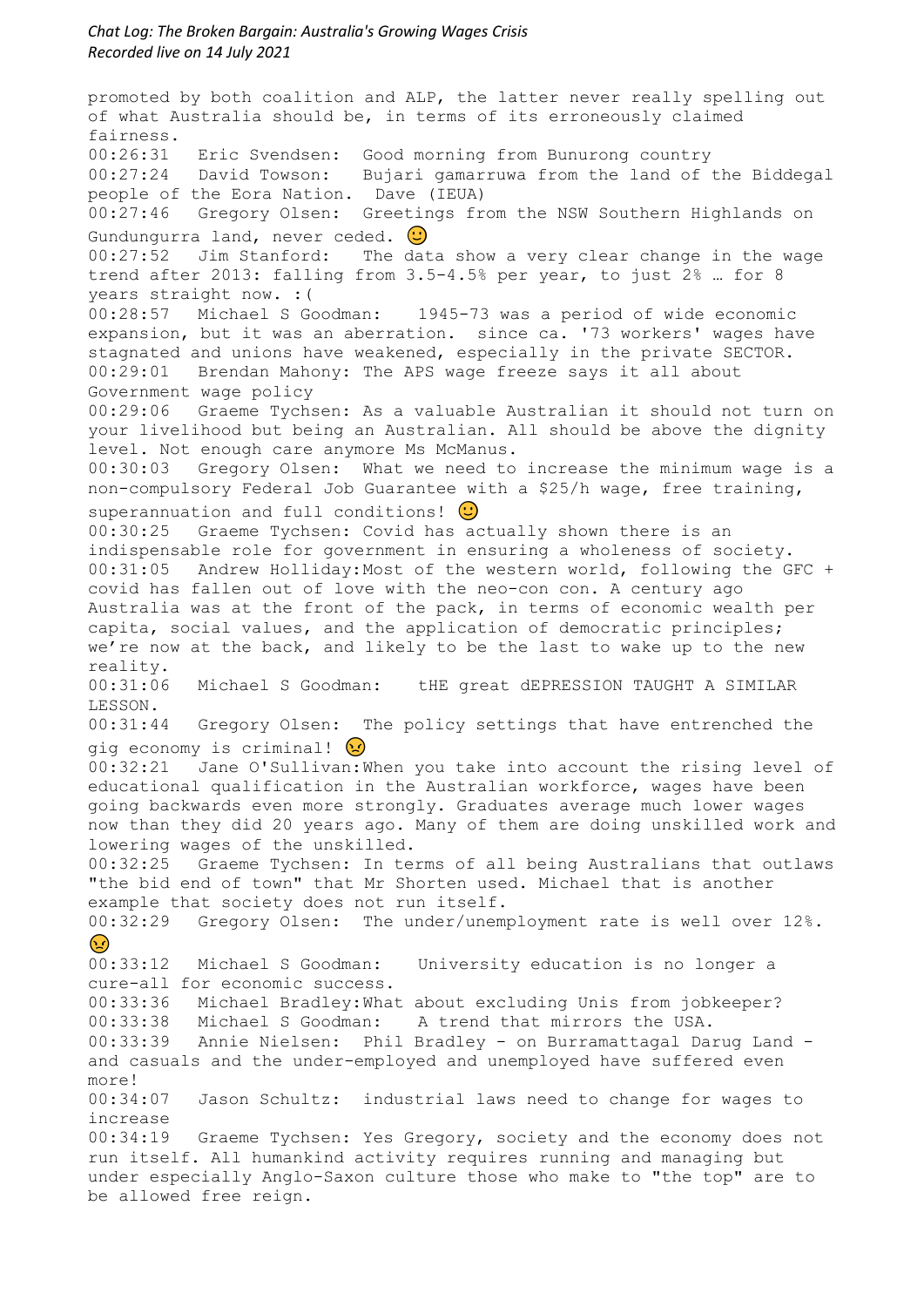00:34:26 Jane O'Sullivan:We're doing much worse than most OECD countries, mainly because our population of job-seekers is growing so fast. There's a strong correlation between growth rate of working-age population and underutilisation of youth.<br>00:34:27 Greg Bamber: Thanks to the. Thanks to the Australia Institute, Sally and Jim for an excellent gig. Sally might you comment please on the prospects for unions organising and trying to get a better deal for workers in the gig economy. Thanks again. Greg Bamber, International Consortium for Research in Employment & Work (iCREW), Monash University, Melbourne. I wish to acknowledge the people of the Kulin Nations, on whose land I am today. We pay our respects to their Elders, past and present. 00:34:28 Shelley Evans: And unions need to be demonised less 00:34:29 Gregory Olsen: https://www.abs.gov.au/statistics/labour/employment-andunemployment/labour-force-australia/latest-release 00:35:23 Brendan Mahony: 26% pure overhead on society 00:36:04 Michael S Goodman: For business, it's all trickle up! 00:36:05 David Skidmore: Along with wages stagnation. the biggest costs are becoming astronomical - houses and that holds true if you buy one or rent one. That compounds the problem. 00:36:08 Graeme Tychsen: Ms McManus in terms of the national pie is about rack renting the nonsensical "productivity" position of trickle down and neoliberalism. 00:36:11 Andrew Holliday:Greg - try sending your question into Q&A 00:36:30 Gregory Olsen: I agree 100% Sally! Think about the lost hours if productive work!  $\Omega$ 00:36:40 Bev Majda: Michael, a great read in the latest quarterly essay by George Megalogenis addresses the political reasons why unis were excluded from JobKeeper. Also, George discusses his essay with Richard Fidler on ABC Conversations. Highly recommend both :)<br>00:36:59 Kieran Simpson: You can't talk about the q Kieran Simpson: You can't talk about the growing wealth inequality and everything else, without confronting the issue of Big Australia. Mass immigration is a leading factor of suppressed wages, lower standards of living, wealth inequality, etc.<br>00:38:00 Michael S Goodman: It's the whole "di It's the whole "divide and conquer" mentality, which has worked so well for the bosses! 00:38:08 Shelley Evans: UNIONS should be empowered! We have lost our right ot bargain!~ This is the ultimate problem... 00:38:37 Graeme Tychsen: Shelley and Michael so true. 00:38:44 Robin Sproule: The Phillips Curve trade off between unemployment and wage growth was completely6 discredited by the adoption of "terrible down" economics and shutting out of unions from collective bargaining, either in enterprise agreements or awards. 00:39:00 Andrew Holliday:Ditto re Bev's QE and Megalogenis on Conversations recommendation. Enlightening. 00:39:11 Shelley Evans: We do not have a right to withhold our labour - this iso wrong... 00:40:43 Michael S Goodman: Yes, but that's the only thing the bosses understand1<br>00:41:55 Alwyne Smith: In hospitality, it has long been the case that workers were offered much less than the minimum wage, often using overseas students who have no rights & even less understanding of their 'rights' - thus driving down wages for locals. 00:42:07 Graeme Tychsen: Denmark and Finland have profiles that show egalitarian modern societies, the modern form of tribalism of today's nation, the others dismal failures. What can they show us to finally really set out on the egalitarian path.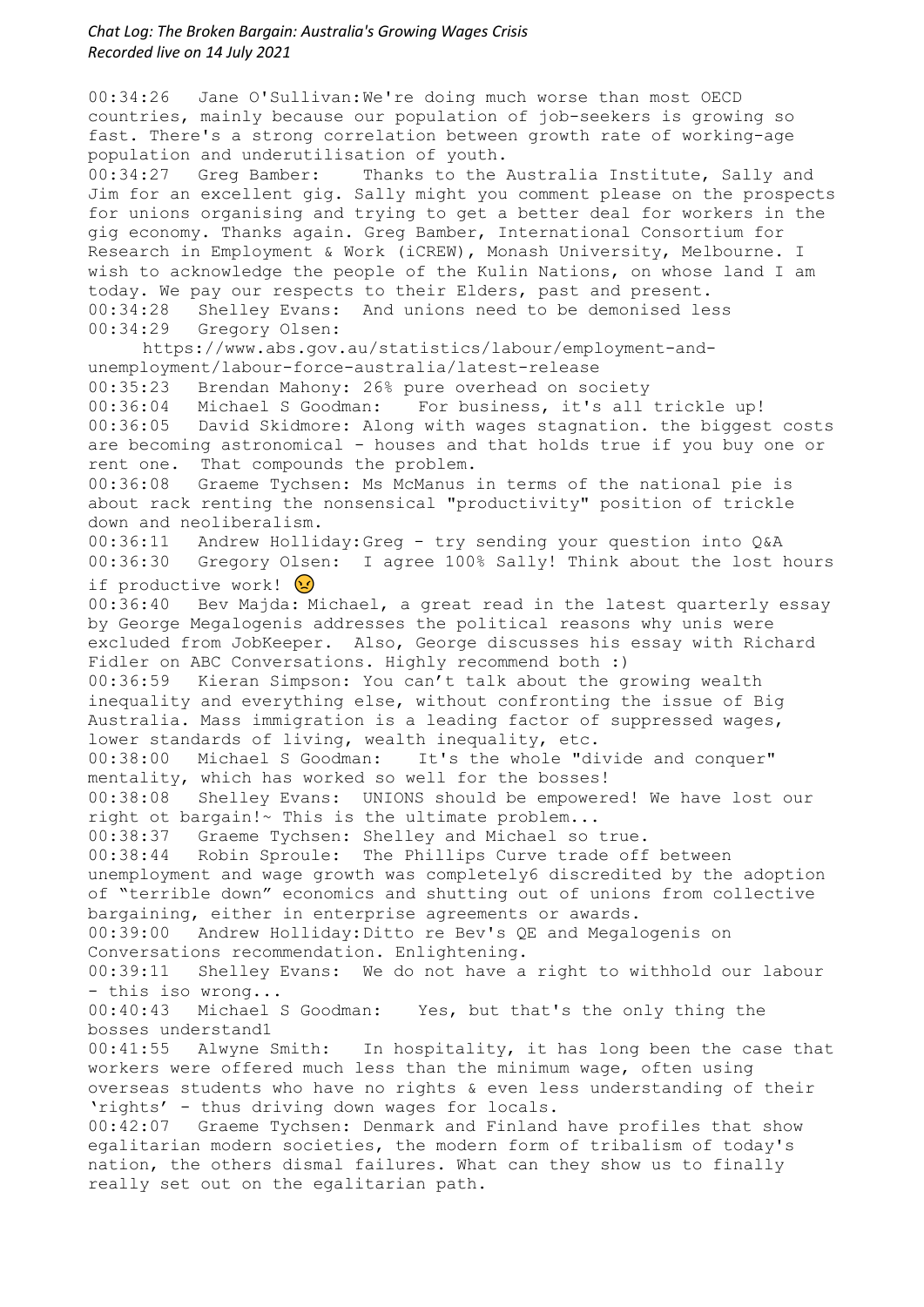00:42:38 Michael S Goodman: The hospitality and food service industries have been particularly brutal to employees. 00:43:07 Gerard Biddle: Perhaps we need anew Eureka Stockade! 00:43:09 Jason Schultz: here here 00:43:15 Gregory Olsen: A Federal Job Guarantee will set the wage floor. If employers refuse to pay, workers will shift to the Job Guarantee.  $\odot$ 00:43:33 Shelley Evans: Labour hire in the public sector is absolutely sky high! 00:43:35 BRUCE DALKEITH: LIVING IN AGE THE WAGES I HAVE FOUND OUT ARE BETWEEN \$22 TO \$35 A HOUR AND THEY WILL NOT GO ON BECAUSE THEY CARE FOR PATIENS. 00:43:46 Brad Stewart: Qantas Group lead the charge for labour hire systems 00:43:47 Jim Stanford: Sector-wide or multi-employer bargaining has great potential to get wages going again. In addition to the new NZ policy, it is widely used in Europe, Japan, and even North America. Australia's laws make it effectively illegal. 00:44:27 Kieran Simpson: You can't combat the rise of the gig economy without confront mass immigration. If employers have a pool of exploitable people the gig economy isn't going anywhere.<br>00:44:47 Michael S Goodman: The Teamsters Master Con The Teamsters Master Contract used to be such an example in the USA. 00:45:35 Robin Sproule: All of the individuation in employment strategies are deliberately designed to cut off collective power through unions and place individuals in positions of subservience with NO bargaining power. This re regulation has been brutal and the unfair laws that have introduced a class of working power must be reversed. Thankyou ACTU for being there. 00:45:39 Katherine Ryan: Thanks Sally, your amazing!!<br>00:45:54 Jim Stanford: Very well put Sally! Thank y Jim Stanford: Very well put Sally! Thank you for your leadership... 00:45:57 Fred Engels: 760 - YAY! 00:46:41 Brendan Mahony: Great speech 00:10:11 Exenden Henry: The easiest way to deal with all the issues<br>00:48:17 Kieran Simpson: The easiest way to deal with all the issues mentioned is to reduce immigration. It's a vote winner too. 00:48:18 Jane O'Sullivan:The labour hire company model must be dismantled. They can be labour supply agents, but should not be the employer.<br>00:48:44 Fran Weston: So few public figures to admire in Australia atm but soooo admire Sally McManus. Many thanks and best wishes Sally. 00:48:57 Gerard Biddle: The system is broken. I think we have a similar predicament that isfacing the Democrats in the USA. The Democratic Party is divided and ALP has the same problem. Too many Labor politicians at the centre and too few in the Sanders/ AOC in the Party. Too many centralists. 00:49:42 Robin Sproule: The plight of fruit pickers on the temporary<br>visa are a good example. We need them because our local workers won't We need them because our local workers won't work in near slavery conditions. 00:49:56 Jane O'Sullivan:There is no conflict between identifying high immigration as a cause of low wages, and seeing low wages as a deliberate government policy. Immigration is a tool that government is using to suppress wages.<br>00:50:12 Kiera Kieran Simpson: @Jane Spot on. 00:50:37 Graeme Tychsen: At least the interests of employees could not be in better hands, but Australia is in such ominous descent...for decades of no real safety net, for social upheaval of energising a moribund economy by the end of the 70s and then globalisation, which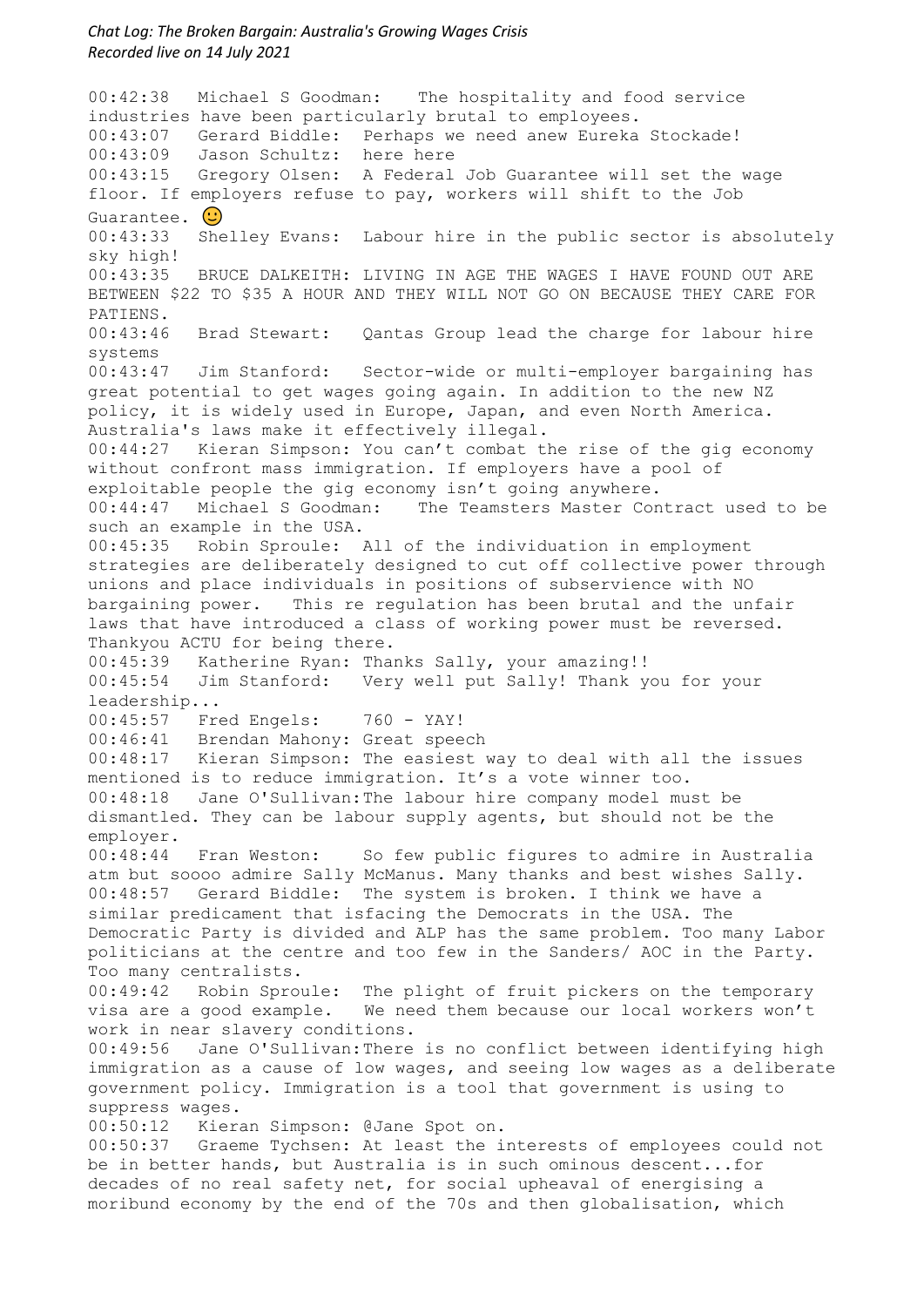properly handled, which it hasn't been, is maximise the openings for trade, of the specialisation that is basic to ending subsistence existence. The centre of Australian politics should be egalitarianism as anything else maximises luck in lives, something the wealthy modern nation is best placed to overcome in all of history. What a sadness. 00:50:49 Jason Schultz: The meat industry employers bring in skilled workers on skilled worker visas where Australian workers have to train on their arrival<br>00:51:35 Rob Robin Sproule: That you Sally for the ACTU "Working at Home" rights policy. Sydney lockdown has just been extended 2 weeks and people working from home need to reminded of their rights 00:53:29 Marilyn Jervis: Yes it the fact that you might take action that concentrates the bosses attention. 00:53:34 Robin Sproule: I had the unfortunate experience of the "suspension" of legal enterprise bargain strike action 20 years ago. The law is weighted to employers removing any remnant rights. 00:54:13 Georgina West: In theory 'the right to strike' is a misnomer - strikes are about a gut response to injustice and historically were not legal. Are they going to bring in the army at this stage in history in a democracy? I would hope not. 00:54:30 Graeme Tychsen: Robin there is that promoting the "natural" power hubs, at the expense of freedom and democracy; a vote alone is not democratic.<br>00:54:32 Craig Wood: Ebony - love the titles on book shelf. Can't see "Economics for Everyone" 00:55:15 ROLF SORENSEN: The Productivity Commission recommended hurdles to industrial action be reduced - no doubt because of their extreme left-wing proclivities? 00:55:19 Robin Sproule: The political appointment of people like Mirabella to the Fair Work Commission supports removal of workers remnant rights to strike. 00:55:56 Max Boddy: The Fair Work Act (FWA) was put in place by the Labor Party and the ACTU. The unions constantly use the FWA as a pretext for suppressing strike action, but hide their role in putting it in place. Sally McManus and the ACTU are directly responsible for these draconian anti-strike laws. 00:55:58 Michael S Goodman: has the military been usedto break strikes in Australia? 00:56:31 Georgina West: Thanks for that info Jim Stanford. 00:56:41 Graeme Tychsen: Not sure Michael but it may have been in the massive coal strike of 1949(?) 00:56:50 Graeme Tychsen: And under Labor 00:57:14 Michael S Goodman: No surprise there!<br>00:57:26 Tim Dymond: The Chifley Labor gover The Chifley Labor government used the military to break a coal miners strike in the 1940s. 00:57:27 Suzanne Howarth:Let's hope that Sally McManus will one day be appointed to the Fair Work Commission. Sally has the skills, talent and the aptitude. Go Sally! Tertiary educated women admire what you are doing for Australian work place relations<br>00:57:59 Graeme Tychsen: There should ne Graeme Tychsen: There should never be a formal connection between the Labor Party and unions, for they have different roles. 00:58:10 Don Sutherland: The current Presiidentof the FWC used to be Assirtant Secretary of the ACTU! 00:58:39 David Towson: And Hawke used the RAAF during the 1989 pilots strike. 00:59:06 Graeme Tychsen: That's right David 00:59:10 Michael S Goodman: That's right, to ferry back the tourists that were stranded in perth!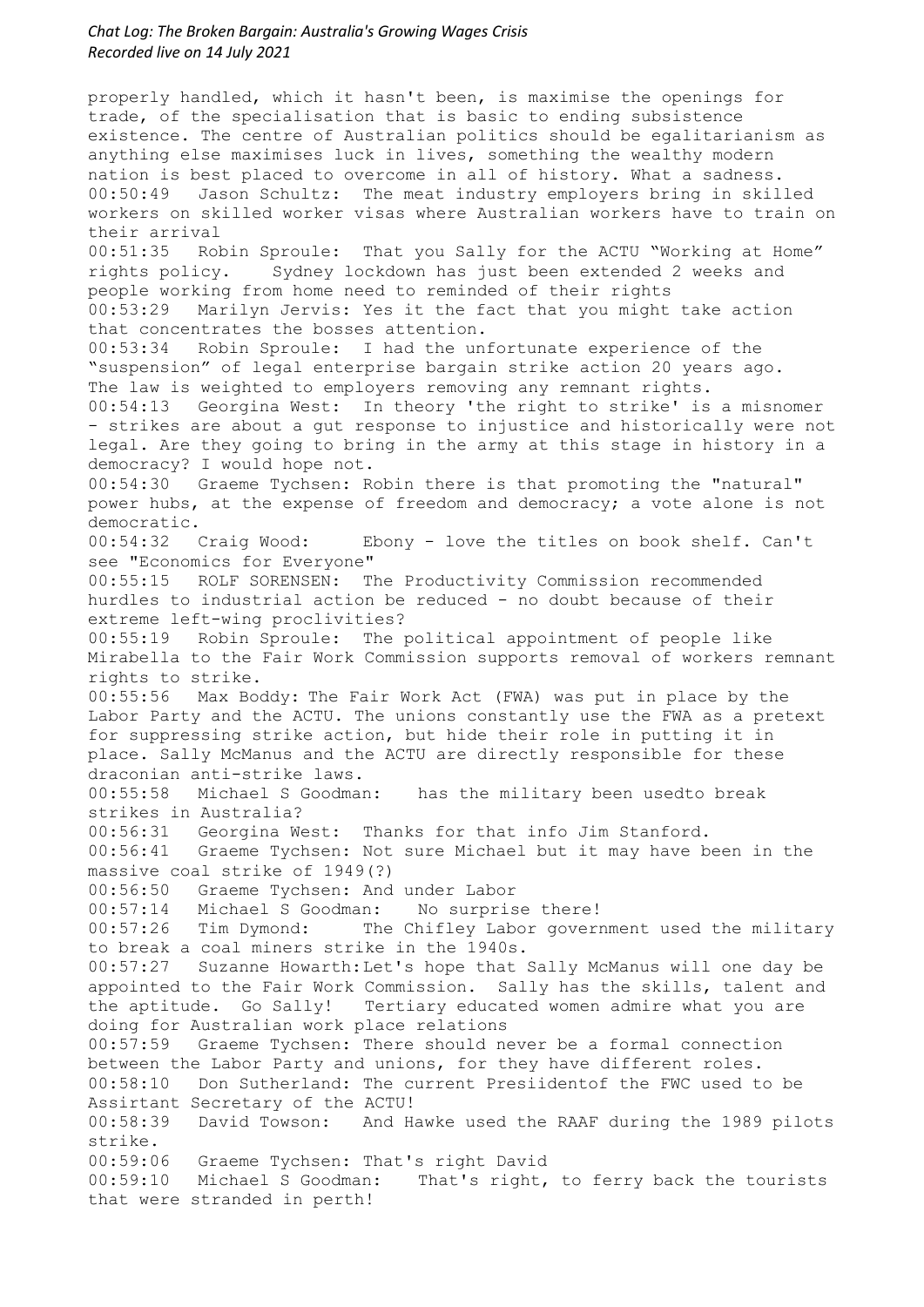00:59:14 Georgina West: Graeme, I would think there has to be a connection between Labour and the Unions. The key is in the names. Labour govts came out of unions. 00:59:41 Graeme Tychsen: What I said is not the same as the point you make. 00:59:48 Brendan Mahony: Keeping the APS wage bill down is secondary to increasing profit share of economy<br>00:59:57 Michael S Goodman: The There used to be such a connection, but much less so today. 01:00:03 Bev Majda: @David …. yes, but to bring stranded Aussies home. I was one of them stuck in NZ. Yet, the Coalition can't bring home stranded citizens home from overseas at all !!!! 01:00:10 Kevin Armstrong:sound is fluctuating up and down .. most distracting<br> $01:00:13$ Graeme Tychsen: I agree there would be a connection but not such a formal structure. 01:00:48 Brendan Mahony: Demand will only increase if we return to unsustainable private borrowing 01:01:35 Brendan Mahony: Why do you think commerce is associated with business interests. 01:01:48 Robin Sproule: Max the Fair Work Act put in by a labor federal government prior to Howards conservative backlash legislation provided some protections for workers and unions against common law legal action against them personally and individually ifs they withdrew their labour power. Peter Costello when he was a Barrister who in the Dollar Sweets case against a group of mostly migrant women successfully showed how the common law of tort was sitting behind statutory law and was available to sue workers and their unions. This was later confirmed in the the Pilots Dispute. He became Federal Treasurer in the Howard LNP government that also tried their best to force through Work Choices. 01:01:55 Georgina West: That Labour govts have felt a need to sit on worker uprisings speaks to their cultural cringe and not standing their ground and that is what has weakened them<br>01:01:56 Ann Lawless: Ann Lawless: https://activisthistory.com/2019/08/23/strikes-in-australianhigher-education-stories-from-the-field/ 01:02:21 Bev Majda: Thanks Ann!!<br>01:02:26 Robynne Burchell: B Business has a short memory, when they gutted penalty rates spending dropped.<br>01:02:29 Michael S Goodman: I Brita I Britain they call that "New labour"! lol 01:02:51 Graeme Tychsen: Rob, ALP has never set out egalitarianism and been sucked into the arena of the Tories, a losing battle. 01:03:36 Kevin Armstrong:surely nothing amiss about asking workers in Fairfield to test to protect themselves and families from Covid 01:04:07 Robin Sproule: Any responsible government should try and advance "protective labour law" and the ALP has done its best to do that I think, from nearly 40 years of watching and studying it. Jason Schultz: bring back compulsory union membership 01:04:48 ROLF SORENSEN: The Rudd Government was aware of the flaws built into the 2009 Act - just a matter of whether they pushed hard enough to get something better through Senate where they had no majority&they were somewhat constrained by giving a rather tepid interpretation to their own wages policy in the 2007 Federal Election: But ultimately the Senate still had to pass it - in retrospect, the opportunity to a better outcome via legislation was pushing the Senate to actually reject something more ambitious&putting the more ambitious proposal to a double-dissolution election in 2010, instead of effectively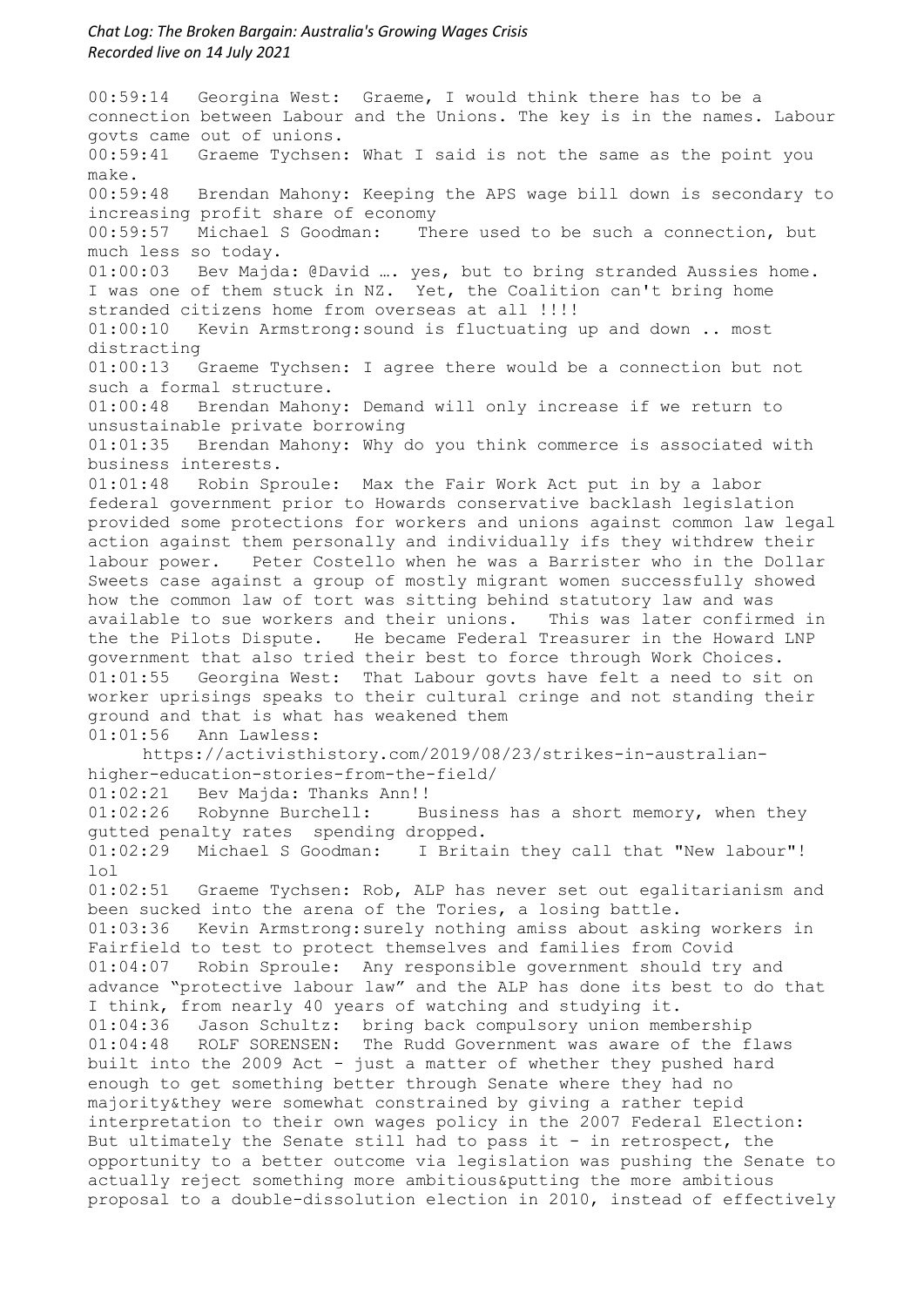panicking, at which point the opportunity was lost: But it might not have worked&left us with something worse than Fair Work Act if there'd been no compromise, so it's not as if there were really obvious easy options via the legislative route.... 01:05:35 Robin Sproule: Well said Rolf 01:05:45 Brendan Mahony: Rudd failed badly here and a Whitlam crash through attitude was required 01:05:59 Graeme Tychsen: Now we have the gig economy of the solo sitting ducks of emotional trauma of their way of life ripping the social fabric. So many hand to mouth lives and alone. So right Brendan. 01:06:08 Harry Sackman: Speaking as a young person in an insecure job I think a lot of my peers don't support the union movement because they don't have a visible impact on their lives and we continually get screwed over with not a word from the union. For example, I've attempted to contact the union in the past to ask some questions and have never received a response. 01:07:00 Graeme Tychsen: Insecure work goes to a person's health well being. Some free country..<br>01:07:10 Michael S Goodman: Y^es, for a long time unions neglected organizing. 01:07:19 Brendan Mahony: Better wages not UBI 01:07:27 Nicole Carlill: Harry - contact your Organiser directly. 01:07:56 Kevin Armstrong:@Jason when did Australia ever have compulsory unionism ? 01:08:04 Fred Engels: Bottom line: It is NOT in the DNA of the LNP to assist and support the workers of Australia. They see them as contributors ... trickle feed ... into the nations coffers to then distribute amongst the corporations!!! 01:08:08 Bev Majda: Great point Sally! 01:08:12 David Towson: Harry, stick with it mate. Join your union. Get involved. Make it better. Make it stronger. 01:08:13 Steph Rey: UBI needs to be in congruence with better wages. No-one who wants UBI is proposing it instead of better wage conditions 01:08:19 Fred Verschuren:Raising the federal minimum wage will also stimulate consumer spending, help businesses' bottom lines, and grow the economy. A modest increase would improve worker productivity, and reduce employee turnover and absenteeism. It would also boost the overall economy by generating increased consumer demand. 01:08:48 Shelley Evans: Because we now have a working poor! 01:08:55 Duncan Bainbridge: @Fred well said 01:09:07 Michael S Goodman: Yes, but the bosses have sold us the story that increasing the minimum wage increased unemployment! 01:09:24 Jim Stanford: Check out this commentary by our Centre for Future Work economist Dan Nahum on how insecure work made the pandemic worse: https://www.futurework.org.au/if\_you\_thought\_employers\_were\_exploiting\_wo rkers with too many insecure jobs before the pandemic wait till you see t he figures now 01:09:28 Kevin Armstrong:@Fred .. how does a wage rise increase productivity ? 01:09:30 Kieran Simpson: Super needs reform. The tax concessions cost more to the budget than the Aged Pension. It would be cheaper to ditch super and roll the money into the budget.<br>01:09:39 Brendan Mahony: Super means we Brendan Mahony: Super means we rely on Government payments to the Finance industry rather than payments to the retired workers, not an improvement in any way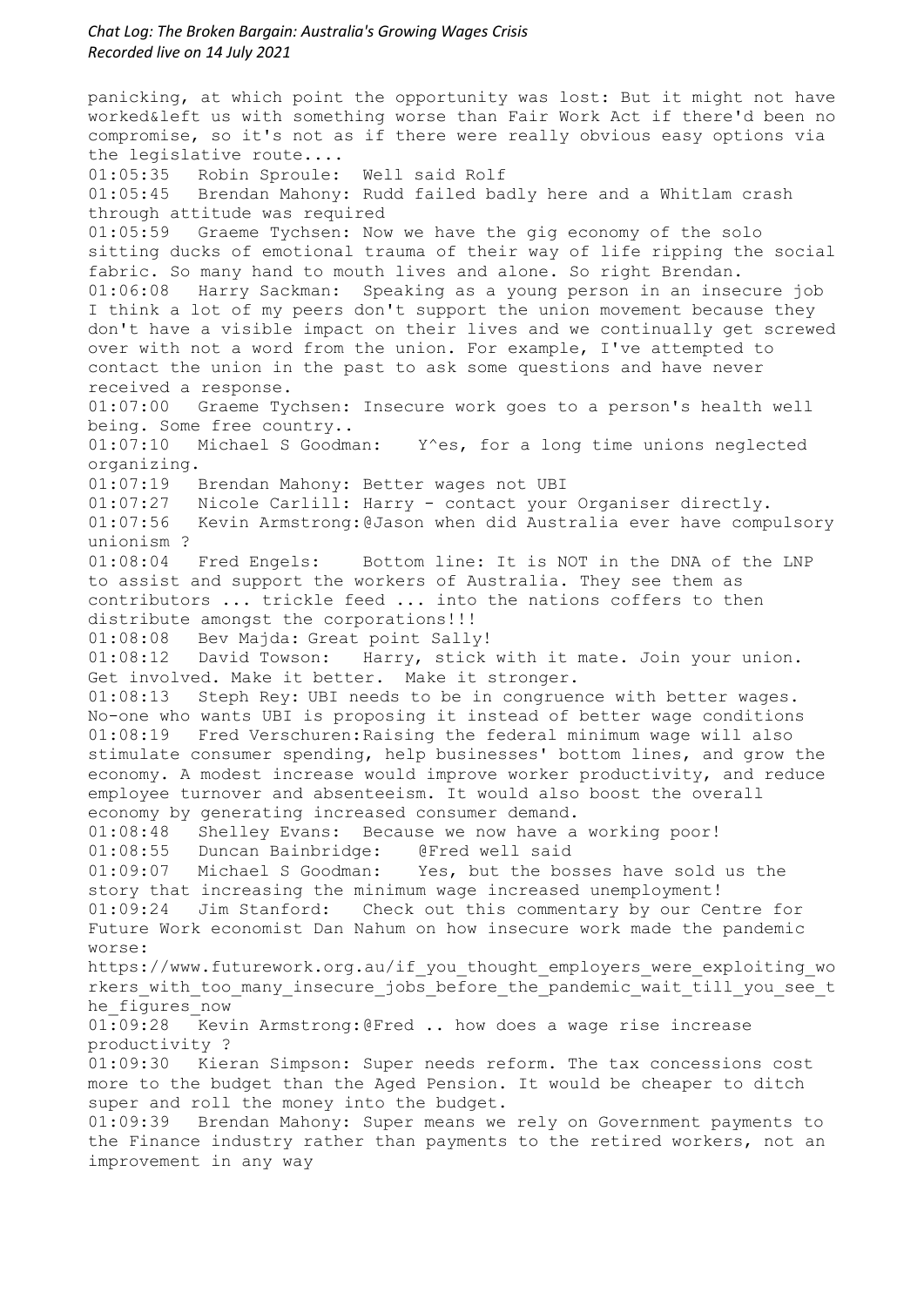01:10:03 Alwyne Smith: Tony Abbott would like to emulate the Roman Empire where 1/4 of the population were slaves. Slavery is always profitable for the slave-owners. 01:10:23 Graeme Tychsen: Coalition are cultists and ideologues and at basics ALP is about meeting need, giving a helping hand, a normal human trait. Those in need of support are leaners per one of the Coalition ideologies, and no matter what will they be helped even if the economy suffers for those who matter to the cultists are doing well, end of story.<br> $01:11:18$ Kevin Armstrong:@Alwyyne .. how is Tony Abbott even relevant to this discussion ? 01:11:19 Fred Verschuren:The new research shows that raising the minimum wage improves workers' productivity, which translates into businesses offering higher-quality service. ... Moreover, because companies are getting better performance from workers in return for paying them more, a higher minimum wage does not necessarily lead to fewer jobs. 01:11:42 Bev Majda: Well said about super Sally! 01:12:16 Kevin Armstrong:@Fred .. source of your 'new research's pls 01:12:43 Fred Engels: Thank You Everyone - I need to leave now! 01:12:43 Fred Verschuren:As productivity rises it takes fewer hours of work to produce the same amount of output. This allows employers to increase wages. Higher real wages enable workers to afford higher levels of consumption, enjoy more leisure, and potentially invest more in their health and education. 01:12:48 Don Sutherland: Is the aged pension not a priority? 2.5 million plus or minus a bit of retired workers depend on the pension, not super.<br>01:13:50 Michael S Goodman: Yes, fred, but higher productivity doesn't necessarily result in higher wages. 01:14:05 Graeme Tychsen: Yes Michael 01:14:43 Bev Majda: Thanks to Sally and TAI, and all in the Chat. Keep safe everyone. See you in the next webinar 01:14:48 LEONIE COWAN: Thanks very much Sally 01:14:57 Fred Verschuren:Research- productivity commission 01:14:59 Graham Strauss: Go for it Cameron Strauss 01:15:00 Robin Sproule: Solidarity Sally 01:15:04 Fred Verschuren:Great work all 01:15:06 Monicka Goupil: thank you to you all 01:15:10 Fred Verschuren:Thanks 01:15:10 Merrill O'Donnell: thank you for a fantastic discussion 01:15:11 Sarah Blooman: A very interesting conversation. Thank you 01:15:12 Michael S Goodman: Solidarity Forever1 01:15:12 Georgina West: Solidarity!! 01:15:12 Eric Svendsen: Thanks all 01:15:14 Shelley Evans: Thanks all! 01:15:17 Kevin Armstrong:thank you all 01:15:18 Mick Murray: Union power…. 01:15:22 Qiqi Chen: Thank you!! 01:15:23 Laura Cook: thank you!! 01:15:24 Robynne Burchell: Thank you for everything you do Sally, and to AI 01:15:32 Steven Blacklow:Solidarity comrades 01:15:33 Jim Stanford: Better even than Ryan Reynolds??? 01:15:33 Jason Schultz: thx sally, jim and ebony 01:15:34 Mick Murray: Thanks sally and panelists 01:15:37 Julia Feld: Thank you, a great webinar! 01:15:38 Kathryn Lewis: Thanks Sally